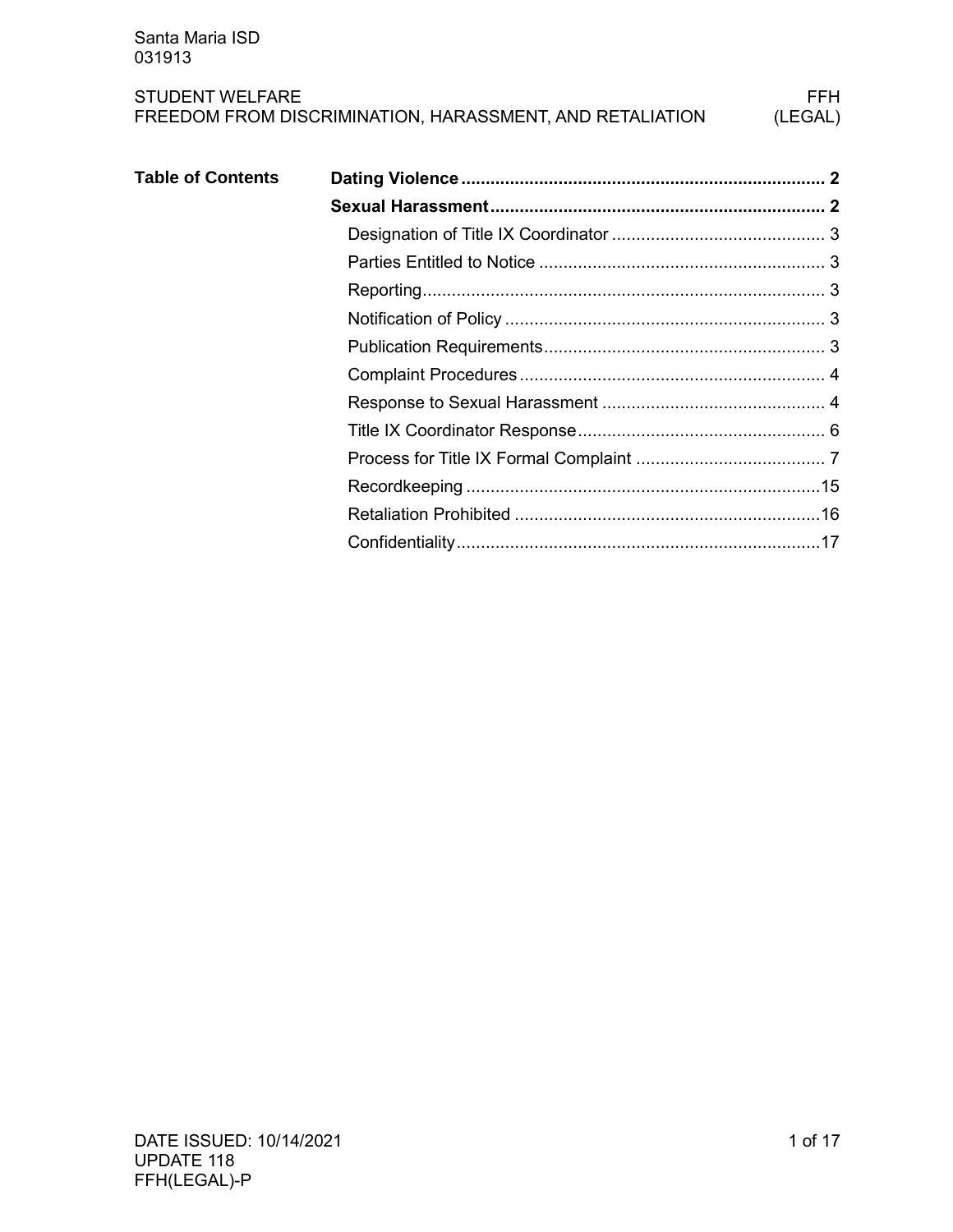<span id="page-1-1"></span><span id="page-1-0"></span>

|                          | Note:                                                                                                             | The following legal provisions address dating violence<br>and sexual harassment. For legal provisions addressing<br>discrimination on the basis of disability, sex, and other<br>protected characteristics, see FB.                                                                                                                                                                                                       |  |  |
|--------------------------|-------------------------------------------------------------------------------------------------------------------|---------------------------------------------------------------------------------------------------------------------------------------------------------------------------------------------------------------------------------------------------------------------------------------------------------------------------------------------------------------------------------------------------------------------------|--|--|
| <b>Dating Violence</b>   | A district shall adopt and implement a dating violence policy to be<br>included in the district improvement plan. |                                                                                                                                                                                                                                                                                                                                                                                                                           |  |  |
|                          |                                                                                                                   | A dating violence policy must:                                                                                                                                                                                                                                                                                                                                                                                            |  |  |
|                          | 1.                                                                                                                | Include a definition of dating violence that includes the inten-<br>tional use of physical, sexual, verbal, or emotional abuse by a<br>person to harm, threaten, intimidate, or control another per-<br>son in a dating relationship, as defined by Family Code<br>71.0021; and                                                                                                                                           |  |  |
|                          | 2.                                                                                                                | Address safety planning, enforcement of protective orders,<br>school-based alternatives to protective orders, training for<br>teachers and administrators at each district campus that in-<br>structs students in grade 6 or higher, counseling for affected<br>students, and awareness education for students and parents.                                                                                               |  |  |
|                          | Education Code 37.083, .0831 [See BQ]                                                                             |                                                                                                                                                                                                                                                                                                                                                                                                                           |  |  |
|                          | Note:                                                                                                             | References to Title IX, part, or subpart in the following le-<br>gal provisions refer to Title IX and its corresponding reg-<br>ulations.                                                                                                                                                                                                                                                                                 |  |  |
|                          |                                                                                                                   | The U.S. Department of Education's Office for Civil<br>Rights has issued a formal interpretation that discrimina-<br>tion on the basis of sex under Title IX includes discrimi-<br>nation on the basis of sexual orientation and gender<br>identity.                                                                                                                                                                      |  |  |
| <b>Sexual Harassment</b> | 37.083 [See BQ]                                                                                                   | A district may develop and implement a sexual harassment policy<br>to be included in the district improvement plan. Education Code                                                                                                                                                                                                                                                                                        |  |  |
|                          |                                                                                                                   | Sexual abuse of a student by an employee, when there is a con-<br>nection between the physical sexual activity and the employee's<br>duties and obligations as a district employee, violates a student's<br>constitutional right to bodily integrity. Sexual abuse may include<br>fondling, sexual assault, or sexual intercourse. U.S. Const. Amend.<br>14; Doe v. Taylor Indep. Sch. Dist., 15 F.3d 443 (5th Cir. 1994) |  |  |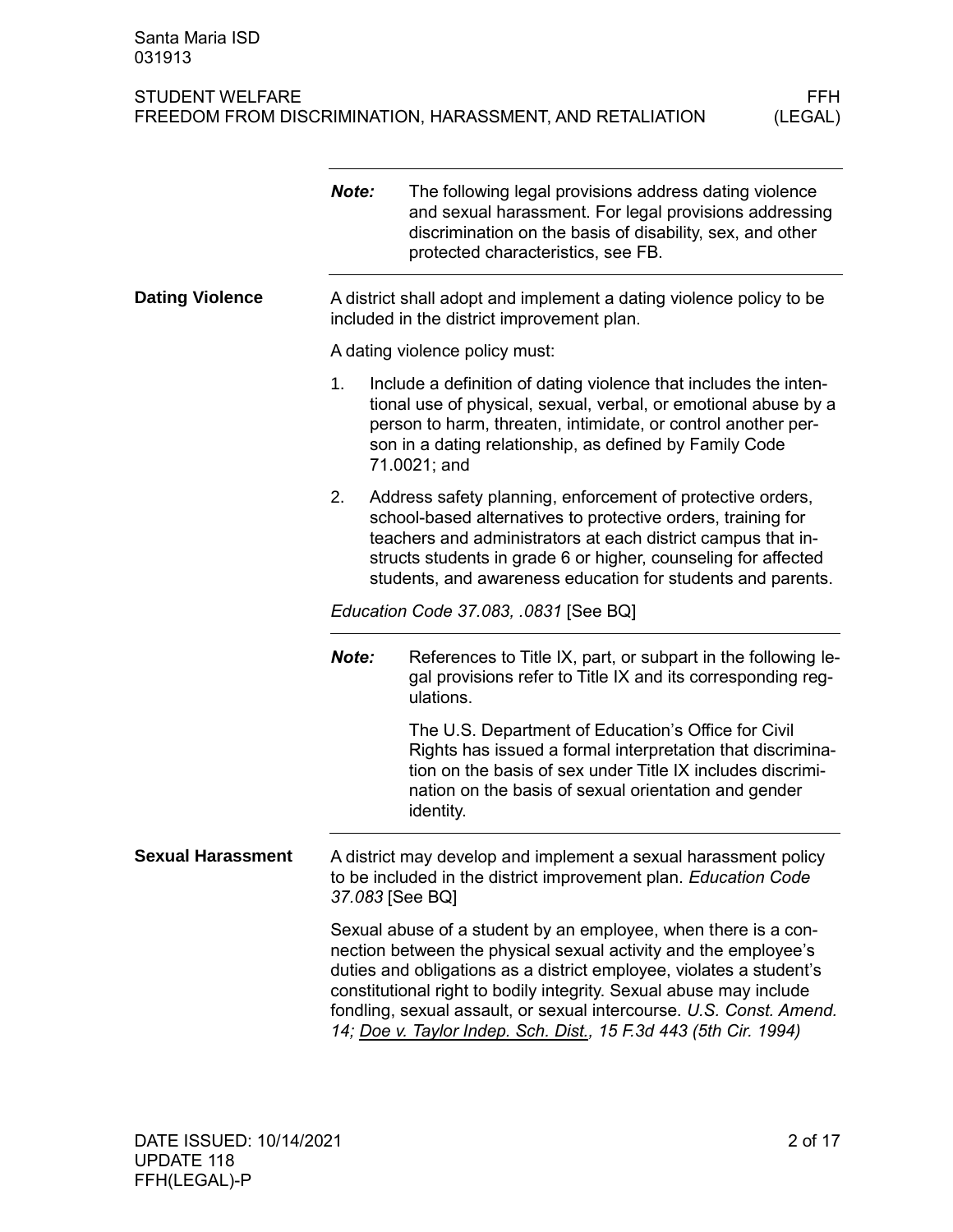<span id="page-2-4"></span><span id="page-2-3"></span><span id="page-2-2"></span><span id="page-2-1"></span><span id="page-2-0"></span>

| Santa Maria ISD<br>031913                     |                                                                                                                                                                                                                                                                                                                                                                                                                                                                                                                                                                                                                                                                                                                         |
|-----------------------------------------------|-------------------------------------------------------------------------------------------------------------------------------------------------------------------------------------------------------------------------------------------------------------------------------------------------------------------------------------------------------------------------------------------------------------------------------------------------------------------------------------------------------------------------------------------------------------------------------------------------------------------------------------------------------------------------------------------------------------------------|
| <b>STUDENT WELFARE</b>                        | <b>FFH</b><br>FREEDOM FROM DISCRIMINATION, HARASSMENT, AND RETALIATION<br>(LEGAL)                                                                                                                                                                                                                                                                                                                                                                                                                                                                                                                                                                                                                                       |
|                                               | A district's treatment of a complainant or a respondent in response<br>to a formal complaint of sexual harassment may constitute discrim-<br>ination on the basis of sex under Title IX. 34 C.F.R. 106.45; 20<br>U.S.C. 1681 [See also FB regarding Title IX]                                                                                                                                                                                                                                                                                                                                                                                                                                                           |
| Designation of<br><b>Title IX Coordinator</b> | A district must designate and authorize at least one employee to<br>coordinate its efforts to comply with its responsibilities under Title<br>IX, which employee must be referred to as the "Title IX Coordina-<br>tor."                                                                                                                                                                                                                                                                                                                                                                                                                                                                                                |
| <b>Parties Entitled to</b><br><b>Notice</b>   | The district must notify applicants for admission and employment,<br>students, parents or legal guardians, employees, and all profes-<br>sional organizations holding professional agreements with the dis-<br>trict ("Parties Entitled to Notice") of the name or title, office address,<br>electronic mail address, and telephone number of the employee or<br>employees designated as the Title IX Coordinator.                                                                                                                                                                                                                                                                                                      |
|                                               | 34 C.F.R. 106.8(a)                                                                                                                                                                                                                                                                                                                                                                                                                                                                                                                                                                                                                                                                                                      |
| Reporting                                     | Any person may report sex discrimination, including sexual harass-<br>ment (whether or not the person reporting is the person alleged to<br>be the victim of conduct that could constitute sex discrimination or<br>sexual harassment), in person, by mail, by telephone, or by elec-<br>tronic mail, using the contact information listed for the Title IX Coor-<br>dinator, or by any other means that results in the Title IX Coordina-<br>tor receiving the person's verbal or written report. Such a report<br>may be made at any time (including during nonbusiness hours) by<br>using the telephone number or electronic mail address, or by mail<br>to the office address, listed for the Title IX Coordinator. |
| Notification of Policy                        | A district must notify the Parties Entitled to Notice, above, that the<br>district does not discriminate on the basis of sex in the education<br>program or activity that it operates, and that it is required by Title IX<br>not to discriminate in such a manner. The notification must state<br>that the requirement not to discriminate in the education program<br>or activity extends to employment, and that inquiries about the ap-<br>plication of Title IX to such district may be referred to the district's<br>Title IX Coordinator, to the assistant secretary for civil rights of the<br>Department of Education, or both.                                                                                |
|                                               | 34 C.F.R. 106.2(d), .8(b)(1)                                                                                                                                                                                                                                                                                                                                                                                                                                                                                                                                                                                                                                                                                            |
| Publication<br>Requirements                   | A district must prominently display the contact information required<br>to be listed for the Title IX Coordinator and the nondiscrimination<br>policy described at Notification of Policy, above, on its website, if<br>any, and in each handbook that it makes available to the Parties<br>Entitled to Notice, above.                                                                                                                                                                                                                                                                                                                                                                                                  |
|                                               |                                                                                                                                                                                                                                                                                                                                                                                                                                                                                                                                                                                                                                                                                                                         |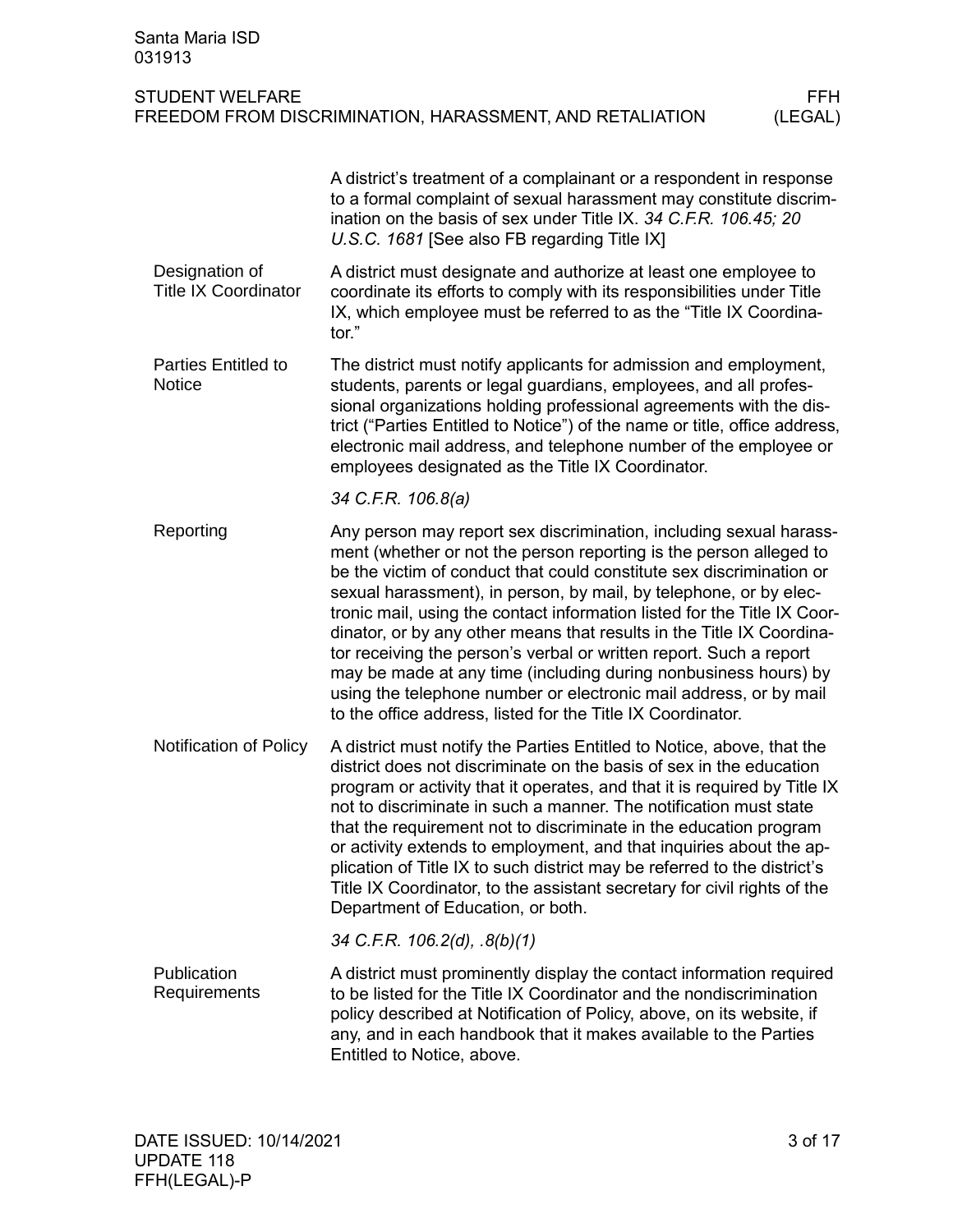<span id="page-3-0"></span>

|                                                               | A district must not use or distribute a publication stating that the<br>district treats applicants, students, or employees differently on the<br>basis of sex except as such treatment is permitted by Title IX.                                                                                                                  |                                                                                                                                                                                                                                                                                                                                                                                                                                                                                                                                                                                                                                                                                                                                                                                                                                                                                                                                                                                                               |  |  |  |
|---------------------------------------------------------------|-----------------------------------------------------------------------------------------------------------------------------------------------------------------------------------------------------------------------------------------------------------------------------------------------------------------------------------|---------------------------------------------------------------------------------------------------------------------------------------------------------------------------------------------------------------------------------------------------------------------------------------------------------------------------------------------------------------------------------------------------------------------------------------------------------------------------------------------------------------------------------------------------------------------------------------------------------------------------------------------------------------------------------------------------------------------------------------------------------------------------------------------------------------------------------------------------------------------------------------------------------------------------------------------------------------------------------------------------------------|--|--|--|
|                                                               | 34 C.F.R. 106.8(b)(2)                                                                                                                                                                                                                                                                                                             |                                                                                                                                                                                                                                                                                                                                                                                                                                                                                                                                                                                                                                                                                                                                                                                                                                                                                                                                                                                                               |  |  |  |
|                                                               | Note:                                                                                                                                                                                                                                                                                                                             | To distinguish the process described below from the Dis-<br>trict's general grievance policies [see DGBA, FNG, and<br>GF], this policy refers to the grievance process required<br>by Title IX regulations for responding to formal com-<br>plaints of sexual harassment as the District's "Title IX for-<br>mal complaint process."                                                                                                                                                                                                                                                                                                                                                                                                                                                                                                                                                                                                                                                                          |  |  |  |
| Complaint<br>Procedures                                       | A district must adopt and publish procedures that provide for the<br>prompt and equitable resolution of student and employee com-<br>plaints alleging any action that would be prohibited by Title IX and<br>a Title IX formal complaint process that complies with 34 C.F.R.<br>106.45 for formal complaints as defined below.   |                                                                                                                                                                                                                                                                                                                                                                                                                                                                                                                                                                                                                                                                                                                                                                                                                                                                                                                                                                                                               |  |  |  |
|                                                               | A district must provide notice to the Parties Entitled to Notice,<br>above, of the district's procedures and Title IX formal complaint<br>process, including how to report or file a complaint of sex discrimi-<br>nation, how to report or file a formal complaint of sexual harass-<br>ment, and how the district will respond. |                                                                                                                                                                                                                                                                                                                                                                                                                                                                                                                                                                                                                                                                                                                                                                                                                                                                                                                                                                                                               |  |  |  |
|                                                               | The requirements of this provision apply only to sex discrimination<br>occurring against a person in the United States.                                                                                                                                                                                                           |                                                                                                                                                                                                                                                                                                                                                                                                                                                                                                                                                                                                                                                                                                                                                                                                                                                                                                                                                                                                               |  |  |  |
|                                                               |                                                                                                                                                                                                                                                                                                                                   | 34 C.F.R. 106.8(c)-(d)                                                                                                                                                                                                                                                                                                                                                                                                                                                                                                                                                                                                                                                                                                                                                                                                                                                                                                                                                                                        |  |  |  |
| <b>Response to Sexual</b><br>Harassment<br><b>Definitions</b> |                                                                                                                                                                                                                                                                                                                                   | "Actual knowledge" means notice of sexual harassment or allega-<br>tions of sexual harassment to a district's Title IX Coordinator or any<br>official of the district who has authority to institute corrective<br>measures on behalf of the district, or to any employee of an ele-<br>mentary and secondary school. Imputation of knowledge based<br>solely on vicarious liability or constructive notice is insufficient to<br>constitute actual knowledge. This standard is not met when the<br>only official of the district with actual knowledge is the respondent.<br>The mere ability or obligation to report sexual harassment or to in-<br>form a student about how to report sexual harassment, or having<br>been trained to do so, does not qualify an individual as one who<br>has authority to institute corrective measures on behalf of the dis-<br>trict. "Notice" as used in this paragraph includes, but is not limited<br>to, a report of sexual harassment to the Title IX Coordinator. |  |  |  |
|                                                               | "Complainant" means an individual who is alleged to be the victim                                                                                                                                                                                                                                                                 |                                                                                                                                                                                                                                                                                                                                                                                                                                                                                                                                                                                                                                                                                                                                                                                                                                                                                                                                                                                                               |  |  |  |

<span id="page-3-1"></span>"Complainant" means an individual who is alleged to be the victim of conduct that could constitute sexual harassment.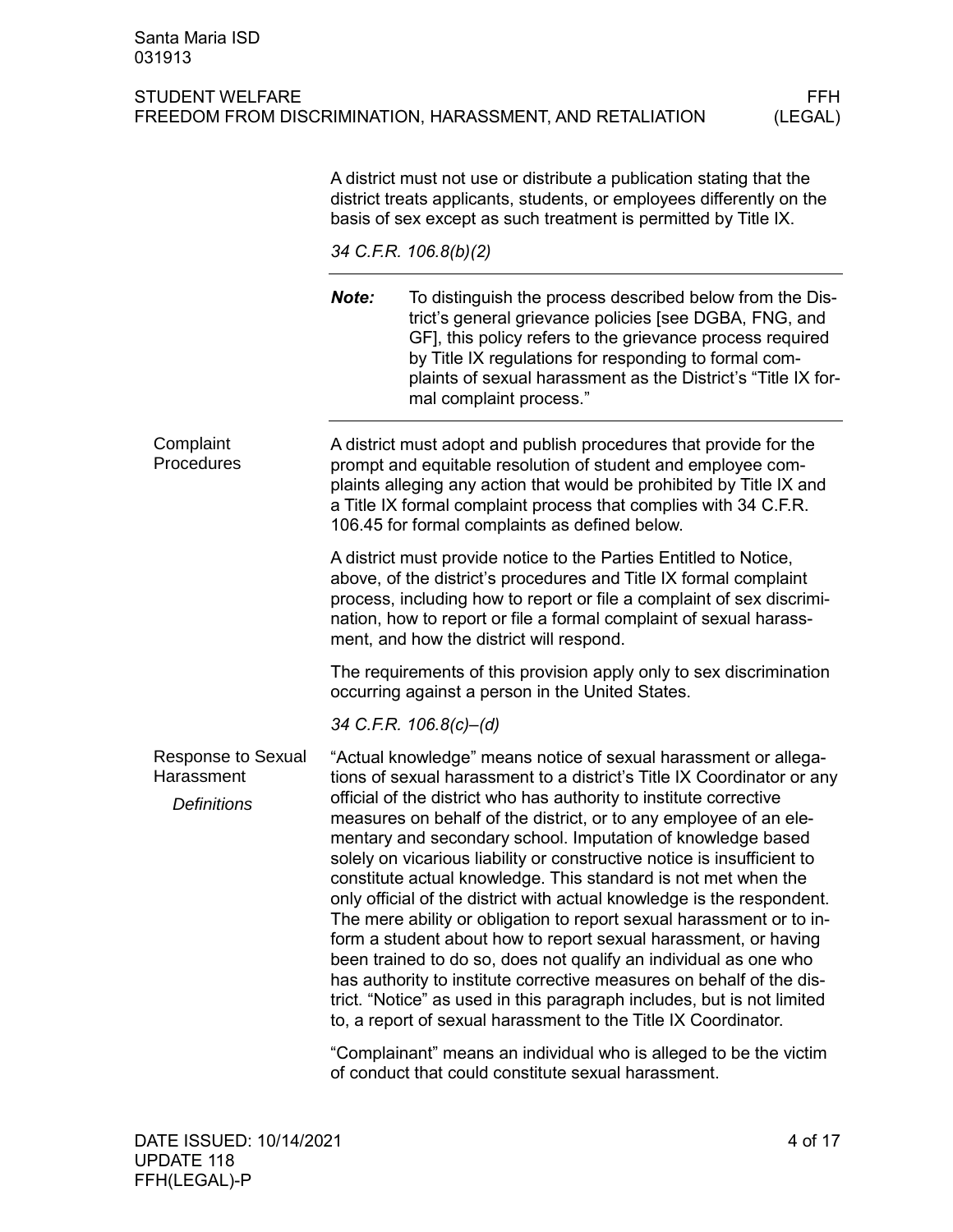#### STUDENT WELFARE FRIEL AND STUDENT WELFARE FRIEL FREEDOM FROM DISCRIMINATION, HARASSMENT, AND RETALIATION (LEGAL)

"Consent" is not defined by the Title IX regulations, nor do the regulations require districts to adopt a particular definition of consent with respect to sexual assault.

"Formal complaint" means a document filed by a complainant or signed by the Title IX Coordinator alleging sexual harassment against a respondent and requesting that the district investigate the allegation of sexual harassment. At the time of filing a formal complaint, a complainant must be participating in or attempting to participate in the education program or activity of the district with which the formal complaint is filed. A formal complaint may be filed with the Title IX Coordinator in person, by mail, or by electronic mail, by using the contact information required to be listed for the Title IX Coordinator, and by any additional method designated by the district. As used in this paragraph, the phrase "document filed by a complainant" means a document or electronic submission (such as by electronic mail or through an online portal provided for this purpose by the district) that contains the complainant's physical or digital signature, or otherwise indicates that the complainant is the person filing the formal complaint. Where the Title IX Coordinator signs a formal complaint, the Title IX Coordinator is not a complainant or otherwise a party to a Title IX formal complaint, and must comply with the requirements of the Title IX formal complaint process, including the informal resolution process.

"Respondent" means an individual who has been reported to be the perpetrator of conduct that could constitute sexual harassment.

"Sexual harassment" means conduct on the basis of sex that satisfies one or more of the following:

- 1. An employee of the district conditioning the provision of an aid, benefit, or service of the district on an individual's participation in unwelcome sexual conduct;
- 2. Unwelcome conduct determined by a reasonable person to be so severe, pervasive, and objectively offensive that it effectively denies a person equal access to the district's education program or activity; or
- 3. "Sexual assault" as defined in 20 U.S.C. 1092(f)(6)(A)(v), "dating violence" as defined in 34 U.S.C. 12291(a)(10), "domestic violence" as defined in 34 U.S.C. 12291(a)(8), or "stalking" as defined in 34 U.S.C. 12291(a)(30).

"Supportive measures" means nondisciplinary, nonpunitive individualized services offered as appropriate, as reasonably available, and without fee or charge to the complainant or the respondent before or after the filing of a formal complaint or where no formal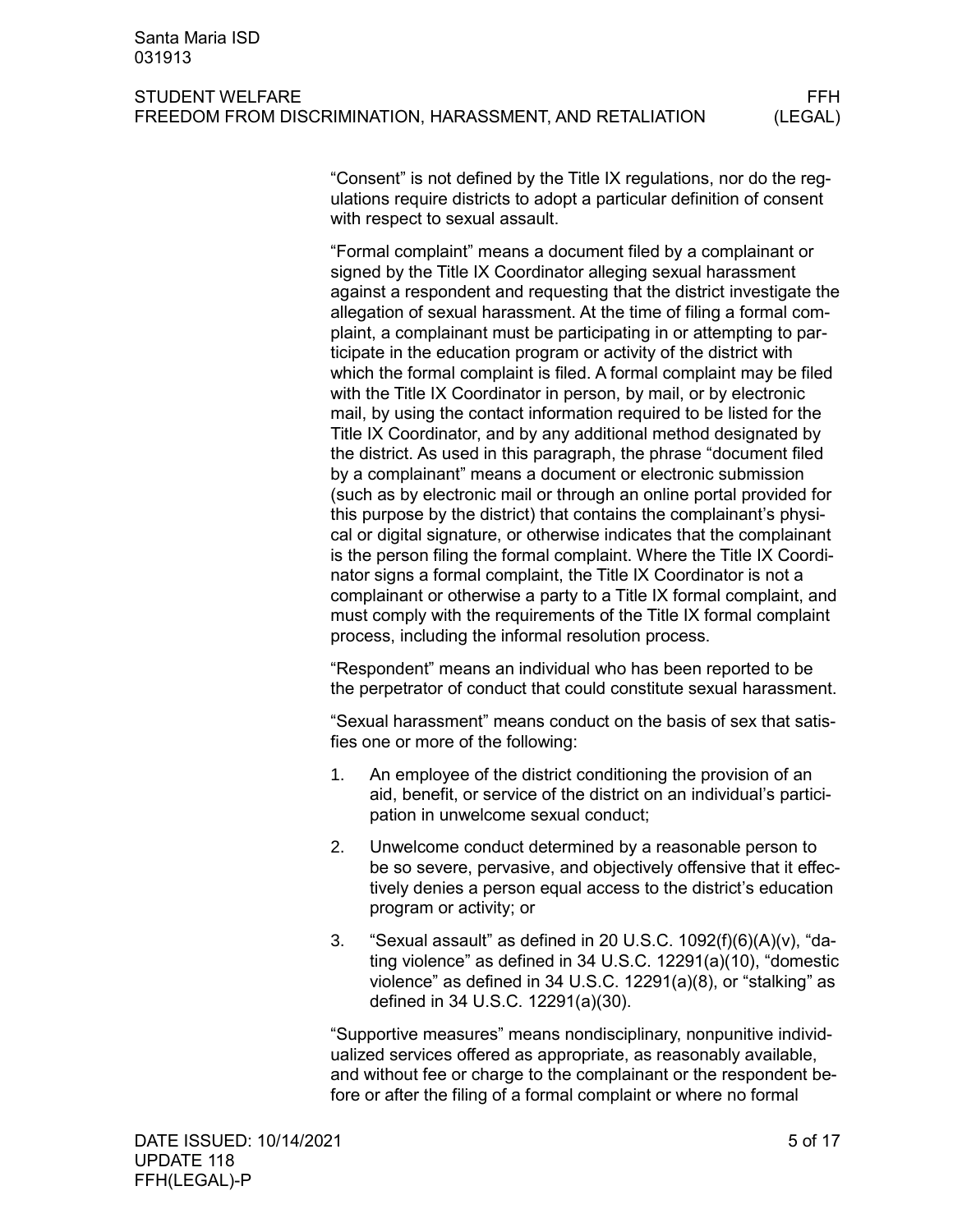<span id="page-5-0"></span>

|                                           | complaint has been filed. Such measures are designed to restore<br>or preserve equal access to the district's education program or ac-<br>tivity without unreasonably burdening the other party, including<br>measures designed to protect the safety of all parties or the dis-<br>trict's educational environment, or deter sexual harassment. Sup-<br>portive measures may include counseling, extensions of deadlines<br>or other course-related adjustments, modifications of work or class<br>schedules, campus escort services, mutual restrictions on contact<br>between the parties, changes in work or district-provided housing<br>locations, leaves of absence, increased security and monitoring of<br>certain areas of the campus, and other similar measures. The dis-<br>trict must maintain as confidential any supportive measures pro-<br>vided to the complainant or respondent, to the extent that maintain-<br>ing such confidentiality would not impair the ability of the district to<br>provide the supportive measures. The Title IX Coordinator is re-<br>sponsible for coordinating the effective implementation of support-<br>ive measures. |
|-------------------------------------------|---------------------------------------------------------------------------------------------------------------------------------------------------------------------------------------------------------------------------------------------------------------------------------------------------------------------------------------------------------------------------------------------------------------------------------------------------------------------------------------------------------------------------------------------------------------------------------------------------------------------------------------------------------------------------------------------------------------------------------------------------------------------------------------------------------------------------------------------------------------------------------------------------------------------------------------------------------------------------------------------------------------------------------------------------------------------------------------------------------------------------------------------------------------------------|
|                                           | 34 C.F.R. 106.2, .30(a)                                                                                                                                                                                                                                                                                                                                                                                                                                                                                                                                                                                                                                                                                                                                                                                                                                                                                                                                                                                                                                                                                                                                                   |
| Deliberate<br>Indifference                | A district with actual knowledge of sexual harassment in an educa-<br>tion program or activity of the district against a person in the United<br>States, must respond promptly in a manner that is not deliberately<br>indifferent. A district is deliberately indifferent only if its response to<br>sexual harassment is clearly unreasonable in light of the known cir-<br>cumstances.                                                                                                                                                                                                                                                                                                                                                                                                                                                                                                                                                                                                                                                                                                                                                                                 |
| Education<br>Program or<br>Activity       | For the purposes of 34 C.F.R. 106.30 [see Definitions, above] and<br>106.45 [see Process for Title IX Formal Complaint, below], "educa-<br>tion program or activity" includes locations, events, or circum-<br>stances over which the district exercised substantial control over<br>both the respondent and the context in which the sexual harass-<br>ment occurs.                                                                                                                                                                                                                                                                                                                                                                                                                                                                                                                                                                                                                                                                                                                                                                                                      |
|                                           | 34 C.F.R. 106.44(a)                                                                                                                                                                                                                                                                                                                                                                                                                                                                                                                                                                                                                                                                                                                                                                                                                                                                                                                                                                                                                                                                                                                                                       |
| <b>Title IX Coordinator</b><br>Response   | The Title IX Coordinator must promptly contact the complainant to<br>discuss the availability of supportive measures, consider the com-<br>plainant's wishes with respect to supportive measures, inform the<br>complainant of the availability of supportive measures with or with-<br>out the filing of a formal complaint, and explain to the complainant<br>the process for filing a formal complaint. The Title IX Coordinator<br>must respond in this manner with or without a formal complaint. 34<br>C.F.R. 106.44(b)(1)                                                                                                                                                                                                                                                                                                                                                                                                                                                                                                                                                                                                                                          |
| Supportive<br><b>Measures</b><br>Required | A district's response must treat complainants and respondents eq-<br>uitably by offering supportive measures and by following a process<br>that complies with 34 C.F.R. 106.45 [see Process for Title IX For-<br>mal Complaint, below] before the imposition of any disciplinary                                                                                                                                                                                                                                                                                                                                                                                                                                                                                                                                                                                                                                                                                                                                                                                                                                                                                          |
| DATE ISSUED: 10/14/2021                   | 6 of 17                                                                                                                                                                                                                                                                                                                                                                                                                                                                                                                                                                                                                                                                                                                                                                                                                                                                                                                                                                                                                                                                                                                                                                   |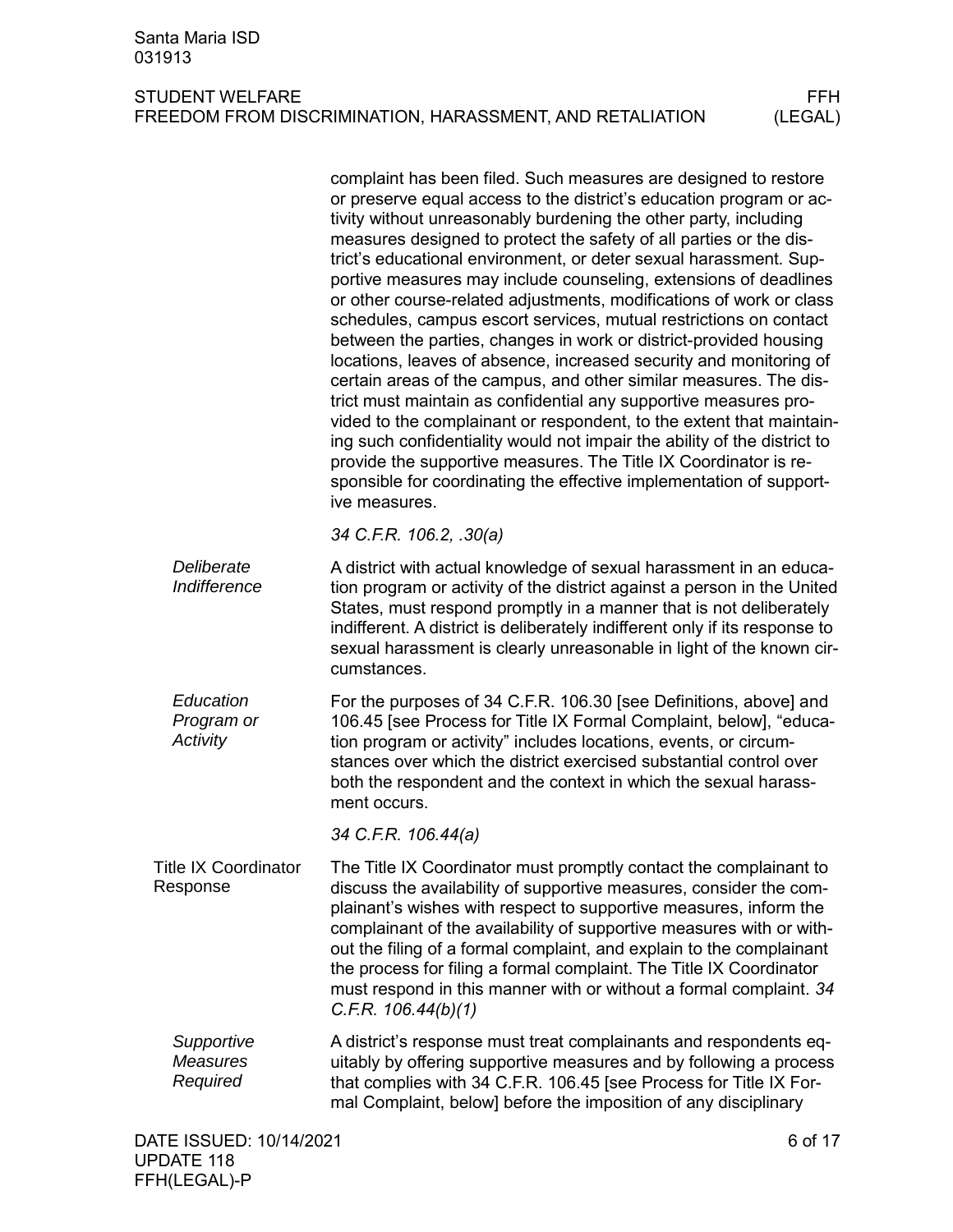<span id="page-6-0"></span>

| Santa Maria ISD<br>031913                       |                                                                                                                                                                                                                                                                                                                                                                         |                                                                                                                                                                                                                                                                                                                                                                                                        |                 |  |  |  |  |
|-------------------------------------------------|-------------------------------------------------------------------------------------------------------------------------------------------------------------------------------------------------------------------------------------------------------------------------------------------------------------------------------------------------------------------------|--------------------------------------------------------------------------------------------------------------------------------------------------------------------------------------------------------------------------------------------------------------------------------------------------------------------------------------------------------------------------------------------------------|-----------------|--|--|--|--|
| <b>STUDENT WELFARE</b>                          |                                                                                                                                                                                                                                                                                                                                                                         | FREEDOM FROM DISCRIMINATION, HARASSMENT, AND RETALIATION                                                                                                                                                                                                                                                                                                                                               | FFH.<br>(LEGAL) |  |  |  |  |
|                                                 | sanctions or other actions that are not supportive measures<br>against a respondent. [For Emergency Removal procedures, see<br>below.]                                                                                                                                                                                                                                  |                                                                                                                                                                                                                                                                                                                                                                                                        |                 |  |  |  |  |
| Constitutional<br><b>Restrictions</b>           |                                                                                                                                                                                                                                                                                                                                                                         | The Department of Education may not deem a district to have sat-<br>isfied the district's duty to not be deliberately indifferent under Title<br>IX based on the district's restriction of rights protected under the<br>U.S. Constitution, including the First Amendment, Fifth Amend-<br>ment, and Fourteenth Amendment.                                                                             |                 |  |  |  |  |
|                                                 |                                                                                                                                                                                                                                                                                                                                                                         | 34 C.F.R. 106.44(a)                                                                                                                                                                                                                                                                                                                                                                                    |                 |  |  |  |  |
| Response to a<br><b>Formal Complaint</b>        | In response to a formal complaint, a district must follow a process<br>that complies with 34 C.F.R. 106.45 [see Process for Title IX For-<br>mal Complaint, below]. 34 C.F.R. 106.44(b)(1)                                                                                                                                                                              |                                                                                                                                                                                                                                                                                                                                                                                                        |                 |  |  |  |  |
| Emergency<br>Removal                            |                                                                                                                                                                                                                                                                                                                                                                         | The Title IX regulations do not preclude a district from removing a<br>respondent from the district's education program or activity on an<br>emergency basis, provided that the district:                                                                                                                                                                                                              |                 |  |  |  |  |
|                                                 | 1.                                                                                                                                                                                                                                                                                                                                                                      | Undertakes an individualized safety and risk analysis;                                                                                                                                                                                                                                                                                                                                                 |                 |  |  |  |  |
|                                                 | 2.                                                                                                                                                                                                                                                                                                                                                                      | Determines that an immediate threat to the physical health or<br>safety of any student or other individual arising from the alle-<br>gations of sexual harassment justifies removal; and                                                                                                                                                                                                               |                 |  |  |  |  |
|                                                 | 3.                                                                                                                                                                                                                                                                                                                                                                      | Provides the respondent with notice and an opportunity to<br>challenge the decision immediately following the removal.                                                                                                                                                                                                                                                                                 |                 |  |  |  |  |
|                                                 | This provision may not be construed to modify any rights under the<br>Individuals with Disabilities Education Act, Section 504 of the Re-<br>habilitation Act of 1973, or the Americans with Disabilities Act.                                                                                                                                                          |                                                                                                                                                                                                                                                                                                                                                                                                        |                 |  |  |  |  |
|                                                 | 34 C.F.R. 106.44(c)                                                                                                                                                                                                                                                                                                                                                     |                                                                                                                                                                                                                                                                                                                                                                                                        |                 |  |  |  |  |
| Administrative<br>Leave                         | The Title IX regulations do not preclude a district from placing a<br>nonstudent employee respondent on administrative leave during<br>the pendency of a Title IX formal complaint. This provision may not<br>be construed to modify any rights under Section 504 of the Reha-<br>bilitation Act of 1973 or the Americans with Disabilities Act. 34<br>C.F.R. 106.44(d) |                                                                                                                                                                                                                                                                                                                                                                                                        |                 |  |  |  |  |
| Process for Title IX<br><b>Formal Complaint</b> |                                                                                                                                                                                                                                                                                                                                                                         | For the purpose of addressing formal complaints of sexual harass-<br>ment, a district's process must comply with the following require-<br>ments. Any provisions, rules, or practices other than those required<br>by this provision that a district adopts as part of its process for han-<br>dling formal complaints of sexual harassment must apply equally to<br>both parties. 34 C.F.R. 106.45(b) |                 |  |  |  |  |
|                                                 |                                                                                                                                                                                                                                                                                                                                                                         | A district's Title IX formal complaint process must:                                                                                                                                                                                                                                                                                                                                                   |                 |  |  |  |  |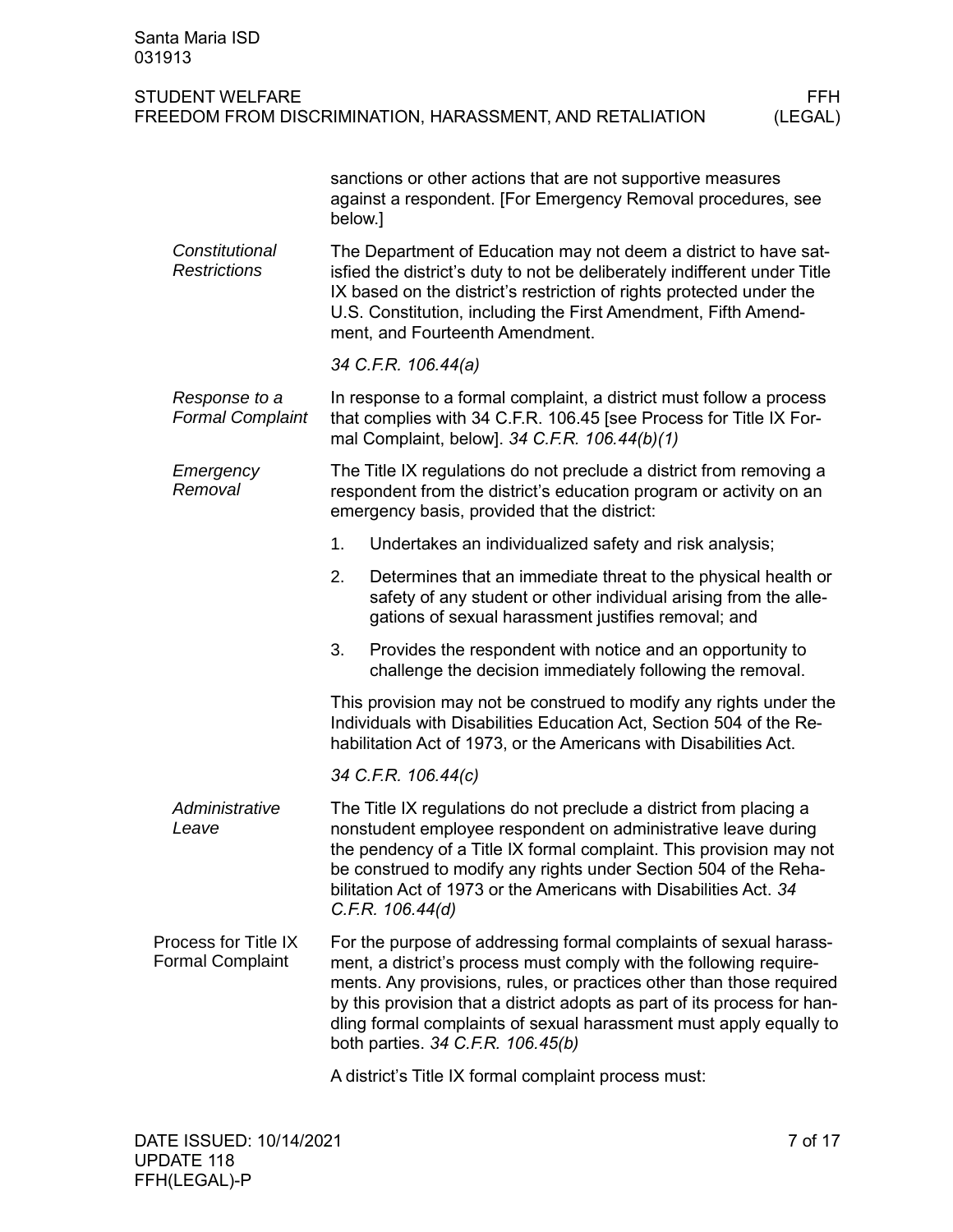STUDENT WELFARE FRIEL AND STUDENT WELFARE FRIEL FREEDOM FROM DISCRIMINATION, HARASSMENT, AND RETALIATION (LEGAL)

- 1. Treat complainants and respondents equitably by providing remedies to a complainant where a determination of responsibility for sexual harassment has been made against the respondent, and by following a process that complies with the Title IX regulations before the imposition of any disciplinary sanctions or other actions that are not supportive measures against a respondent. Remedies must be designed to restore or preserve equal access to the district's education program or activity. Such remedies may include the same individualized services described as supportive measures; however, remedies need not be nondisciplinary or nonpunitive and need not avoid burdening the respondent;
- 2. Require an objective evaluation of all relevant evidence—including both inculpatory and exculpatory evidence—and provide that credibility determinations may not be based on a person's status as a complainant, respondent, or witness;
- 3. Require that any individual designated by a district as a Title IX Coordinator, investigator, decision-maker, or any person designated by a district to facilitate an informal resolution process, not have a conflict of interest or bias for or against complainants or respondents generally or an individual complainant or respondent. A district must ensure that Title IX Coordinators, investigators, decision-makers, and any person who facilitates an informal resolution process, receive training on the definition of sexual harassment, the scope of the district's education program or activity, how to conduct an investigation and Title IX formal complaint process including hearings, appeals, and informal resolution processes, as applicable, and how to serve impartially, including by avoiding prejudgment of the facts at issue, conflicts of interest, and bias. A district must ensure that decision-makers receive training on any technology to be used at a live hearing, if any, and on issues of relevance of questions and evidence, including when questions and evidence about the complainant's sexual predisposition or prior sexual behavior are not relevant. [See Hearings, below] A district also must ensure that investigators receive training on issues of relevance to create an investigative report that fairly summarizes relevant evidence. [See Investigation of a Formal Complaint, below] Any materials used to train Title IX Coordinators, investigators, decision-makers, and any person who facilitates an informal resolution process, must not rely on sex stereotypes and must promote impartial investigations and adjudications of formal complaints of sexual harassment;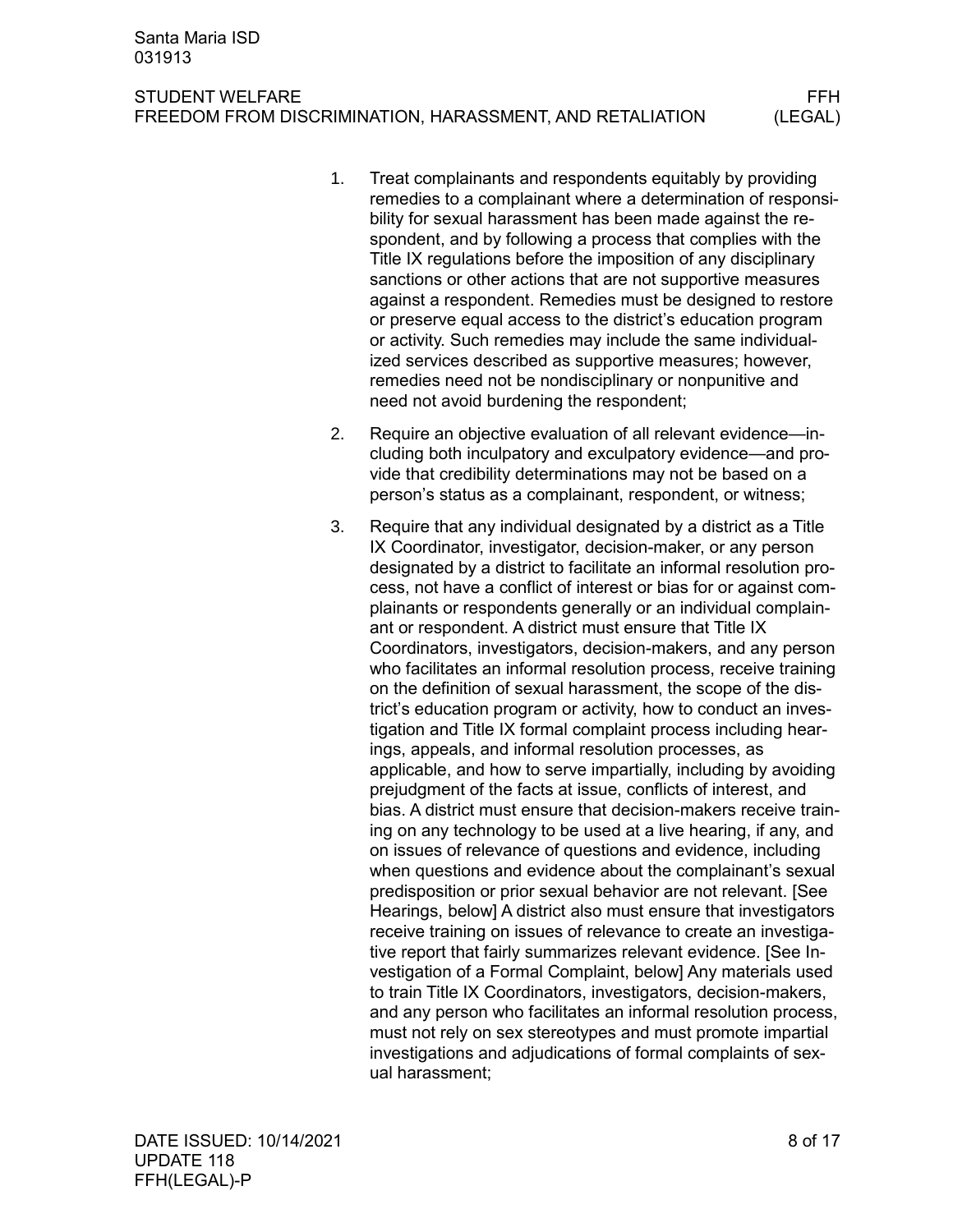- 4. Include a presumption that the respondent is not responsible for the alleged conduct until a determination regarding responsibility is made at the conclusion of the Title IX formal complaint process;
- 5. Include reasonably prompt time frames for conclusion of the Title IX formal complaint process, including reasonably prompt time frames for filing and resolving appeals and informal resolution processes if the district offers informal resolution processes, and a process that allows for the temporary delay of the Title IX formal complaint process or the limited extension of time frames for good cause with written notice to the complainant and the respondent of the delay or extension and the reasons for the action. Good cause may include considerations such as the absence of a party, a party's advisor, or a witness; concurrent law enforcement activity; or the need for language assistance or accommodation of disabilities;
- 6. Describe the range of possible disciplinary sanctions and remedies or list the possible disciplinary sanctions and remedies that the district may implement following any determination of responsibility;
- 7. State whether the standard of evidence to be used to determine responsibility is the preponderance of the evidence standard or the clear and convincing evidence standard, apply the same standard of evidence for formal complaints against students as for formal complaints against employees, including faculty, and apply the same standard of evidence to all formal complaints of sexual harassment;
- 8. Include the procedures and permissible bases for the complainant and respondent to appeal;
- 9. Describe the range of supportive measures available to complainants and respondents; and
- 10. Not require, allow, rely upon, or otherwise use questions or evidence that constitute, or seek disclosure of, information protected under a legally recognized privilege, unless the person holding such privilege has waived the privilege.

# *34 C.F.R. 106.45(b)(1)*

Upon receipt of a formal complaint, a district must provide the following written notice to the parties who are known: *Notice of Allegations*

> 1. Notice of the district's Title IX formal complaint process, including any informal resolution process.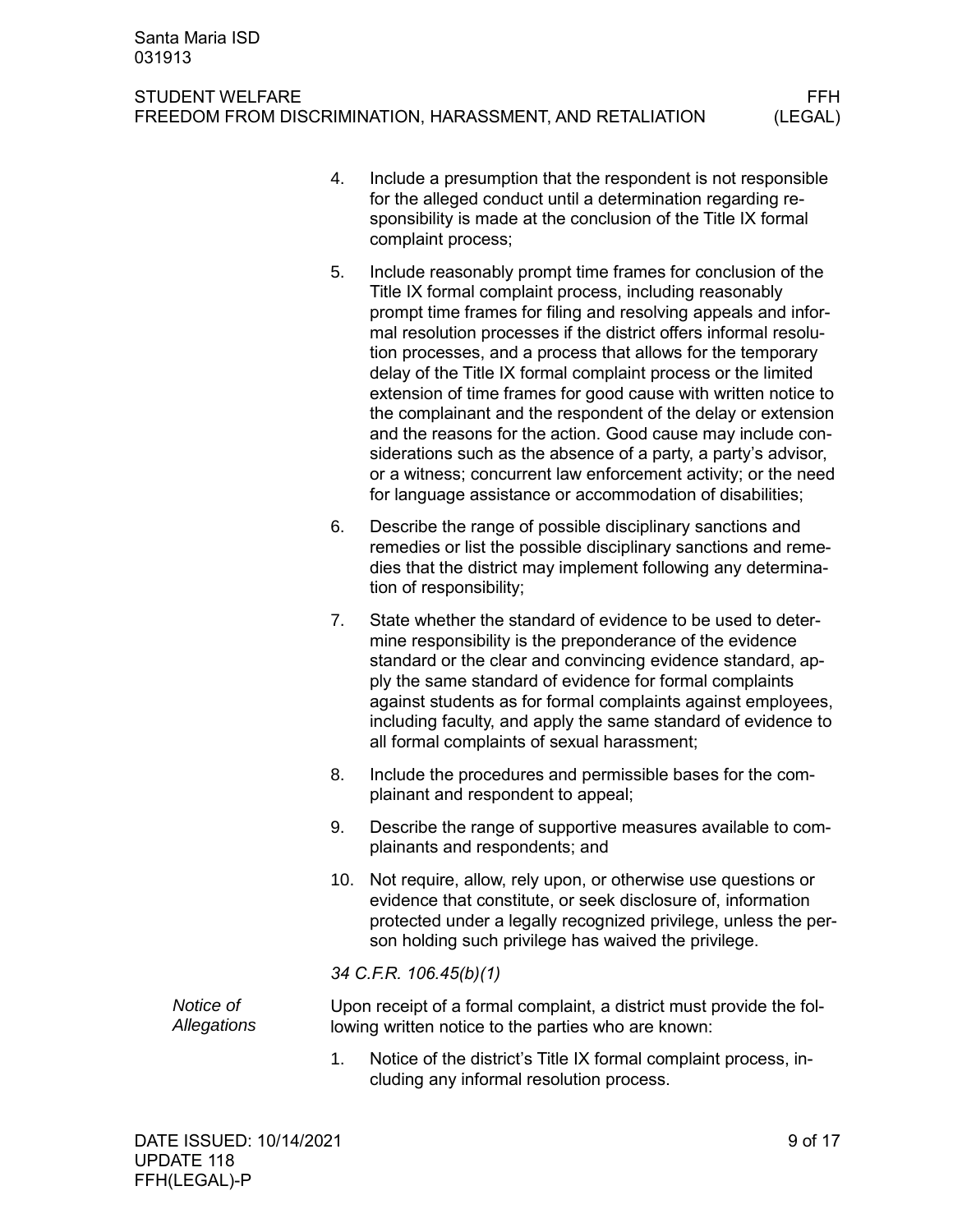- 2. Notice of the allegations of sexual harassment potentially constituting sexual harassment, including sufficient details known at the time and with sufficient time to prepare a response before any initial interview. Sufficient details include:
	- a. The identities of the parties involved in the incident, if known;
	- b. The conduct allegedly constituting sexual harassment; and
	- c. The date and location of the alleged incident, if known.

The written notice must include a statement that the respondent is presumed not responsible for the alleged conduct and that a determination regarding responsibility is made at the conclusion of the Title IX formal complaint process. The written notice must inform the parties that they may have an advisor of their choice, who may be, but is not required to be, an attorney and may inspect and review evidence [see Investigation of a Formal Complaint, below]. The written notice must inform the parties of any provision in the district's code of conduct that prohibits knowingly making false statements or knowingly submitting false information during the Title IX formal complaint process.

If, in the course of an investigation, the district decides to investigate allegations about the complainant or respondent that are not included in the Notice of Allegations, above, the district must provide notice of the additional allegations to the parties whose identities are known.

*34 C.F.R. 106.45(b)(2)*

The district must investigate the allegations in a formal complaint. If the conduct alleged in the formal complaint would not constitute sexual harassment even if proved, did not occur in the district's education program or activity, or did not occur against a person in the United States, then the district must dismiss the formal complaint with regard to that conduct for purposes of sexual harassment under Title IX; such a dismissal does not preclude action under another provision of the district's code of conduct. *Dismissal of a Formal Complaint*

> The district may dismiss the formal complaint or any allegations therein, if at any time during the investigation or hearing: a complainant notifies the Title IX Coordinator in writing that the complainant would like to withdraw the formal complaint or any allegations therein; the respondent is no longer enrolled or employed by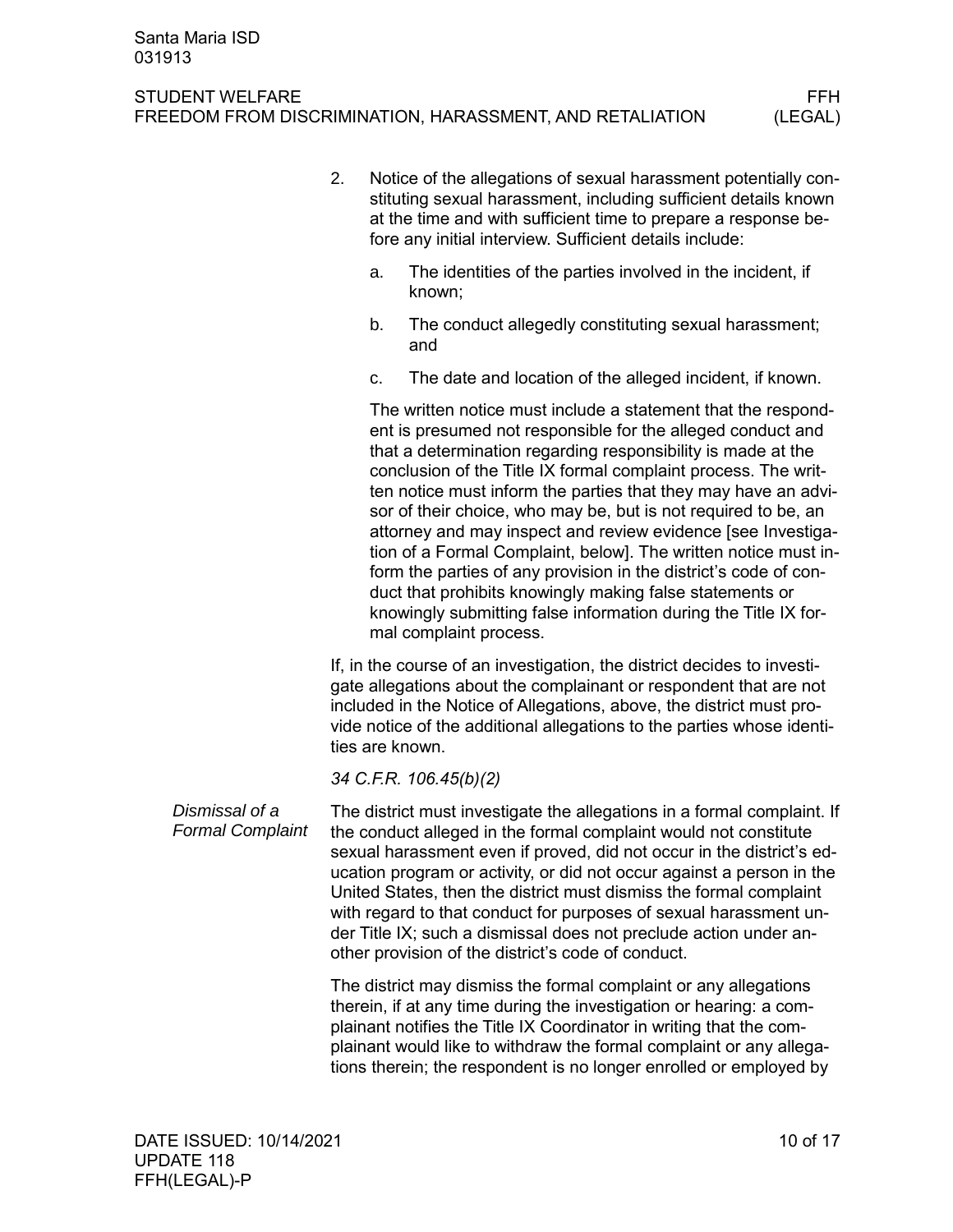|                                                                                                                                                                                                                                                                                                                                                                                                                                                                                                                                                                                            | the district; or specific circumstances prevent the district from gath-<br>ering evidence sufficient to reach a determination as to the formal<br>complaint or allegations therein.                                                                                                                                                                                                                                                                                                                                                                                                                                                                                                                                                                                                                                                                                                                                                                                                           |  |
|--------------------------------------------------------------------------------------------------------------------------------------------------------------------------------------------------------------------------------------------------------------------------------------------------------------------------------------------------------------------------------------------------------------------------------------------------------------------------------------------------------------------------------------------------------------------------------------------|-----------------------------------------------------------------------------------------------------------------------------------------------------------------------------------------------------------------------------------------------------------------------------------------------------------------------------------------------------------------------------------------------------------------------------------------------------------------------------------------------------------------------------------------------------------------------------------------------------------------------------------------------------------------------------------------------------------------------------------------------------------------------------------------------------------------------------------------------------------------------------------------------------------------------------------------------------------------------------------------------|--|
|                                                                                                                                                                                                                                                                                                                                                                                                                                                                                                                                                                                            | Upon a dismissal required or permitted pursuant to 34 C.F.R.<br>106.45(b)(3), the district must promptly send written notice of the<br>dismissal and reason(s) therefor simultaneously to the parties.                                                                                                                                                                                                                                                                                                                                                                                                                                                                                                                                                                                                                                                                                                                                                                                        |  |
| A district may consolidate formal complaints as to allegations of<br>sexual harassment against more than one respondent, or by more<br>than one complainant against one or more respondents, or by one<br>party against the other party, where the allegations of sexual har-<br>assment arise out of the same facts or circumstances. Where a Ti-<br>tle IX formal complaint process involves more than one complain-<br>ant or more than one respondent, references in this provision to<br>the singular "party," "complainant," or "respondent" include the plu-<br>ral, as applicable. |                                                                                                                                                                                                                                                                                                                                                                                                                                                                                                                                                                                                                                                                                                                                                                                                                                                                                                                                                                                               |  |
|                                                                                                                                                                                                                                                                                                                                                                                                                                                                                                                                                                                            | 34 C.F.R. 106.45(b)(3)-(4)                                                                                                                                                                                                                                                                                                                                                                                                                                                                                                                                                                                                                                                                                                                                                                                                                                                                                                                                                                    |  |
|                                                                                                                                                                                                                                                                                                                                                                                                                                                                                                                                                                                            | When investigating a formal complaint and throughout the Title IX<br>formal complaint process, a district must:                                                                                                                                                                                                                                                                                                                                                                                                                                                                                                                                                                                                                                                                                                                                                                                                                                                                               |  |
| 1.                                                                                                                                                                                                                                                                                                                                                                                                                                                                                                                                                                                         | Ensure that the burden of proof and the burden of gathering<br>evidence sufficient to reach a determination regarding respon-<br>sibility rest on the district and not on the parties provided that<br>the district cannot access, consider, disclose, or otherwise<br>use a party's records that are made or maintained by a physi-<br>cian, psychiatrist, psychologist, or other recognized profes-<br>sional or paraprofessional acting in the professional's or<br>paraprofessional's capacity, or assisting in that capacity, and<br>which are made and maintained in connection with the provi-<br>sion of treatment to the party, unless the district obtains that<br>party's voluntary, written consent to do so for a Title IX formal<br>complaint (if a party is not an "eligible student," as defined in<br>34 C.F.R. 99.3 then the district must obtain the voluntary, writ-<br>ten consent of a "parent," as defined in 34 C.F.R. 99.3) [see<br>FL(LEGAL) at Education Records]; |  |
| 2.                                                                                                                                                                                                                                                                                                                                                                                                                                                                                                                                                                                         | Provide an equal opportunity for the parties to present wit-<br>nesses, including fact and expert witnesses, and other incul-<br>patory and exculpatory evidence;                                                                                                                                                                                                                                                                                                                                                                                                                                                                                                                                                                                                                                                                                                                                                                                                                             |  |
| 3.                                                                                                                                                                                                                                                                                                                                                                                                                                                                                                                                                                                         | Not restrict the ability of either party to discuss the allegations<br>under investigation or to gather and present relevant evi-<br>dence;                                                                                                                                                                                                                                                                                                                                                                                                                                                                                                                                                                                                                                                                                                                                                                                                                                                   |  |
| 4.                                                                                                                                                                                                                                                                                                                                                                                                                                                                                                                                                                                         | Provide the parties with the same opportunities to have others<br>present during any Title IX formal complaint proceeding, in-<br>cluding the opportunity to be accompanied to any related                                                                                                                                                                                                                                                                                                                                                                                                                                                                                                                                                                                                                                                                                                                                                                                                    |  |
|                                                                                                                                                                                                                                                                                                                                                                                                                                                                                                                                                                                            |                                                                                                                                                                                                                                                                                                                                                                                                                                                                                                                                                                                                                                                                                                                                                                                                                                                                                                                                                                                               |  |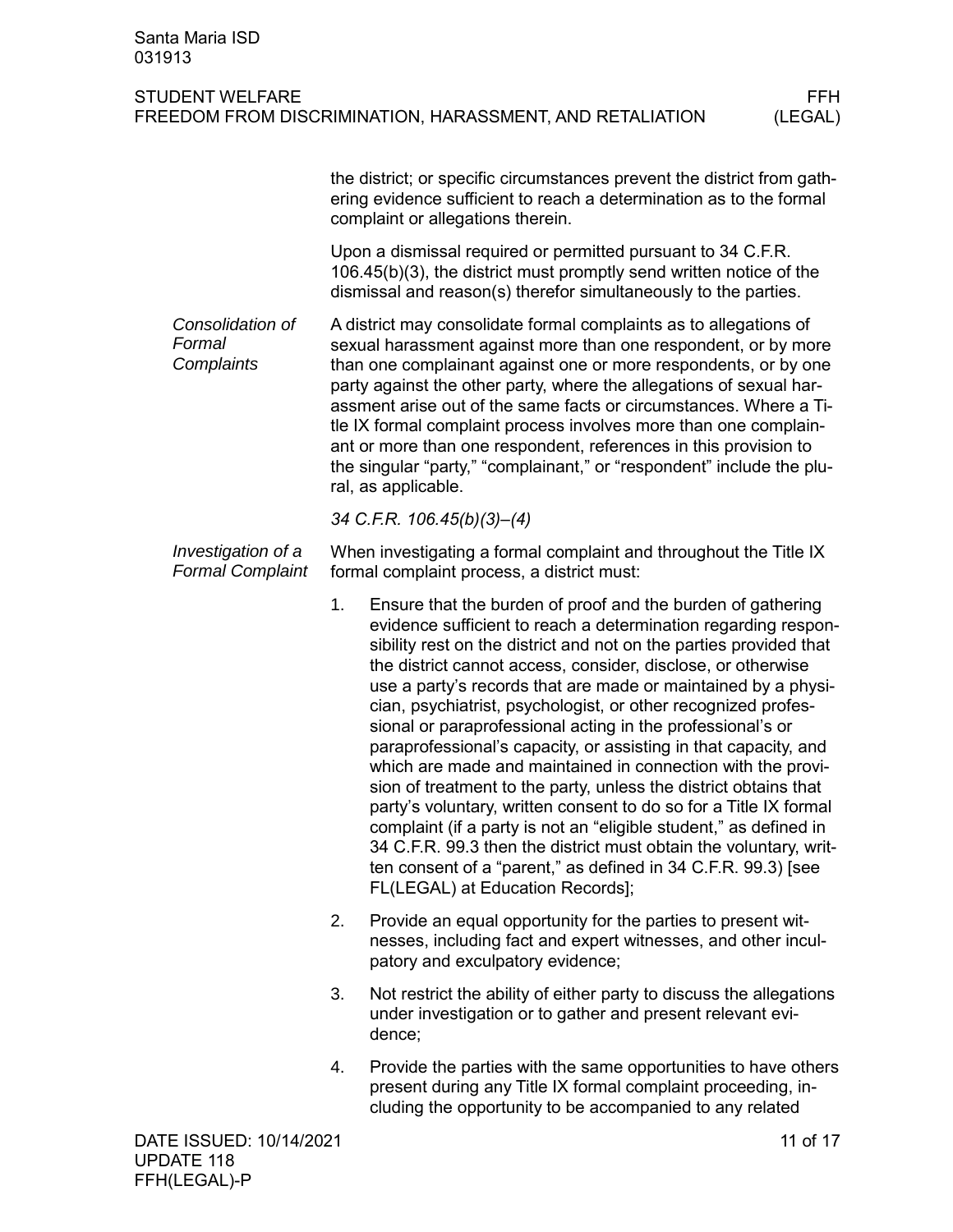meeting or proceeding by the advisor of their choice, who may be, but is not required to be, an attorney, and not limit the choice or presence of advisor for either the complainant or respondent in any meeting or Title IX formal complaint proceeding; however, the district may establish restrictions regarding the extent to which the advisor may participate in the proceedings, as long as the restrictions apply equally to both parties;

- 5. Provide, to a party whose participation is invited or expected, written notice of the date, time, location, participants, and purpose of all hearings, investigative interviews, or other meetings, with sufficient time for the party to prepare to participate;
- 6. Provide both parties an equal opportunity to inspect and review any evidence obtained as part of the investigation that is directly related to the allegations raised in a formal complaint, including the evidence upon which the district does not intend to rely in reaching a determination regarding responsibility and inculpatory or exculpatory evidence whether obtained from a party or other source, so that each party can meaningfully respond to the evidence prior to conclusion of the investigation. Prior to completion of the investigative report, the district must send to each party and the party's advisor, if any, the evidence subject to inspection and review in an electronic format or a hard copy, and the parties must have at least ten days to submit a written response, which the investigator will consider prior to completion of the investigative report. The district must make all such evidence subject to the parties' inspection and review available at any hearing to give each party equal opportunity to refer to such evidence during the hearing, including for purposes of cross-examination; and
- 7. Create an investigative report that fairly summarizes relevant evidence and, at least ten days prior to a hearing (if a hearing is required or otherwise provided) or other time of determination regarding responsibility, send to each party and the party's advisor, if any, the investigative report in an electronic format or a hard copy, for their review and written response.

# *34 C.F.R. 106.45(b)(5)*

The district's Title IX formal complaint process may, but need not, provide for a hearing. With or without a hearing, after the district has sent the investigative report to the parties pursuant to 34 C.F.R. 106.45(b)(5)(vii) [see Investigation of a Formal Complaint, above] and before reaching a determination regarding responsibility, the decision-maker(s) must afford each party the opportunity to submit written, relevant questions that a party wants asked of any *Hearings*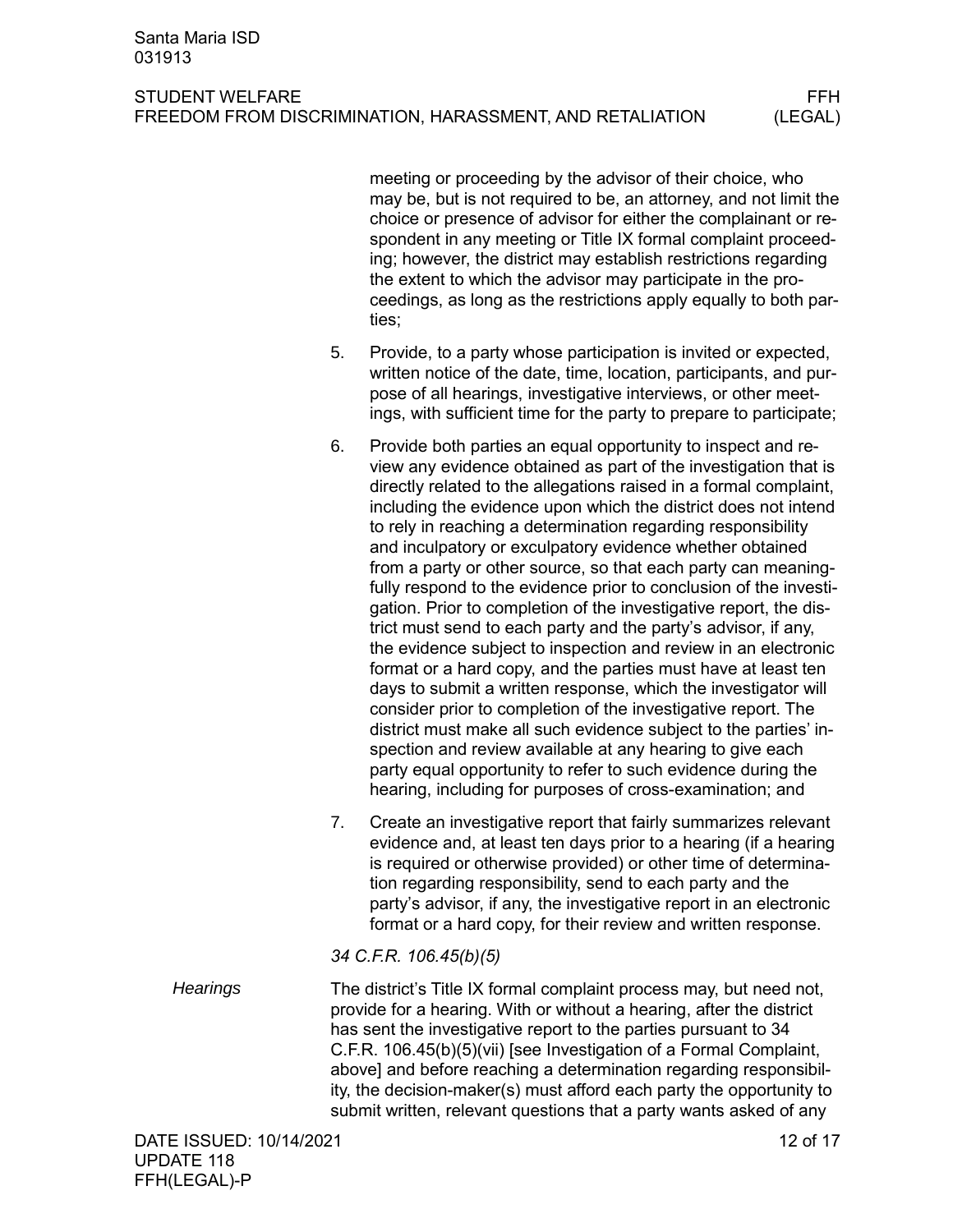|                                              | party or witness, provide each party with the answers, and allow for<br>additional, limited follow-up questions from each party. With or<br>without a hearing, questions and evidence about the complainant's<br>sexual predisposition or prior sexual behavior are not relevant, un-<br>less such questions and evidence about the complainant's prior<br>sexual behavior are offered to prove that someone other than the<br>respondent committed the conduct alleged by the complainant, or if<br>the questions and evidence concern specific incidents of the com-<br>plainant's prior sexual behavior with respect to the respondent and<br>are offered to prove consent. The decision-maker(s) must explain<br>to the party proposing the questions any decision to exclude a<br>question as not relevant. 34 C.F.R. $106.45(b)(6)(ii)$ |
|----------------------------------------------|-----------------------------------------------------------------------------------------------------------------------------------------------------------------------------------------------------------------------------------------------------------------------------------------------------------------------------------------------------------------------------------------------------------------------------------------------------------------------------------------------------------------------------------------------------------------------------------------------------------------------------------------------------------------------------------------------------------------------------------------------------------------------------------------------------------------------------------------------|
| Determination<br>Regarding<br>Responsibility | The decision-maker(s), who cannot be the same person(s) as the<br>Title IX Coordinator or the investigator(s), must issue a written de-<br>termination regarding responsibility. To reach this determination,<br>the district must apply the standard of evidence described at Pro-<br>cess for Title IX Formal Complaint, above.                                                                                                                                                                                                                                                                                                                                                                                                                                                                                                             |
|                                              | The written determination must include:                                                                                                                                                                                                                                                                                                                                                                                                                                                                                                                                                                                                                                                                                                                                                                                                       |
|                                              | 1.<br>Identification of the allegations potentially constituting sexual<br>harassment;                                                                                                                                                                                                                                                                                                                                                                                                                                                                                                                                                                                                                                                                                                                                                        |
|                                              | 2.<br>A description of the procedural steps taken from the receipt of<br>the formal complaint through the determination, including any<br>notifications to the parties, interviews with parties and wit-<br>nesses, site visits, methods used to gather other evidence,<br>and hearings held;                                                                                                                                                                                                                                                                                                                                                                                                                                                                                                                                                 |
|                                              | 3.<br>Findings of fact supporting the determination;                                                                                                                                                                                                                                                                                                                                                                                                                                                                                                                                                                                                                                                                                                                                                                                          |
|                                              | Conclusions regarding the application of the district's code of<br>4.<br>conduct to the facts;                                                                                                                                                                                                                                                                                                                                                                                                                                                                                                                                                                                                                                                                                                                                                |
|                                              | 5.<br>A statement of, and rationale for, the result as to each allega-<br>tion, including a determination regarding responsibility, any<br>disciplinary sanctions the district imposes on the respondent,<br>and whether remedies designed to restore or preserve equal<br>access to the district's education program or activity will be<br>provided by the district to the complainant; and                                                                                                                                                                                                                                                                                                                                                                                                                                                 |
|                                              | The district's procedures and permissible bases for the com-<br>6.<br>plainant and respondent to appeal.                                                                                                                                                                                                                                                                                                                                                                                                                                                                                                                                                                                                                                                                                                                                      |
|                                              | The district must provide the written determination to the parties<br>simultaneously. The determination regarding responsibility be-                                                                                                                                                                                                                                                                                                                                                                                                                                                                                                                                                                                                                                                                                                          |

comes final either on the date that the district provides the parties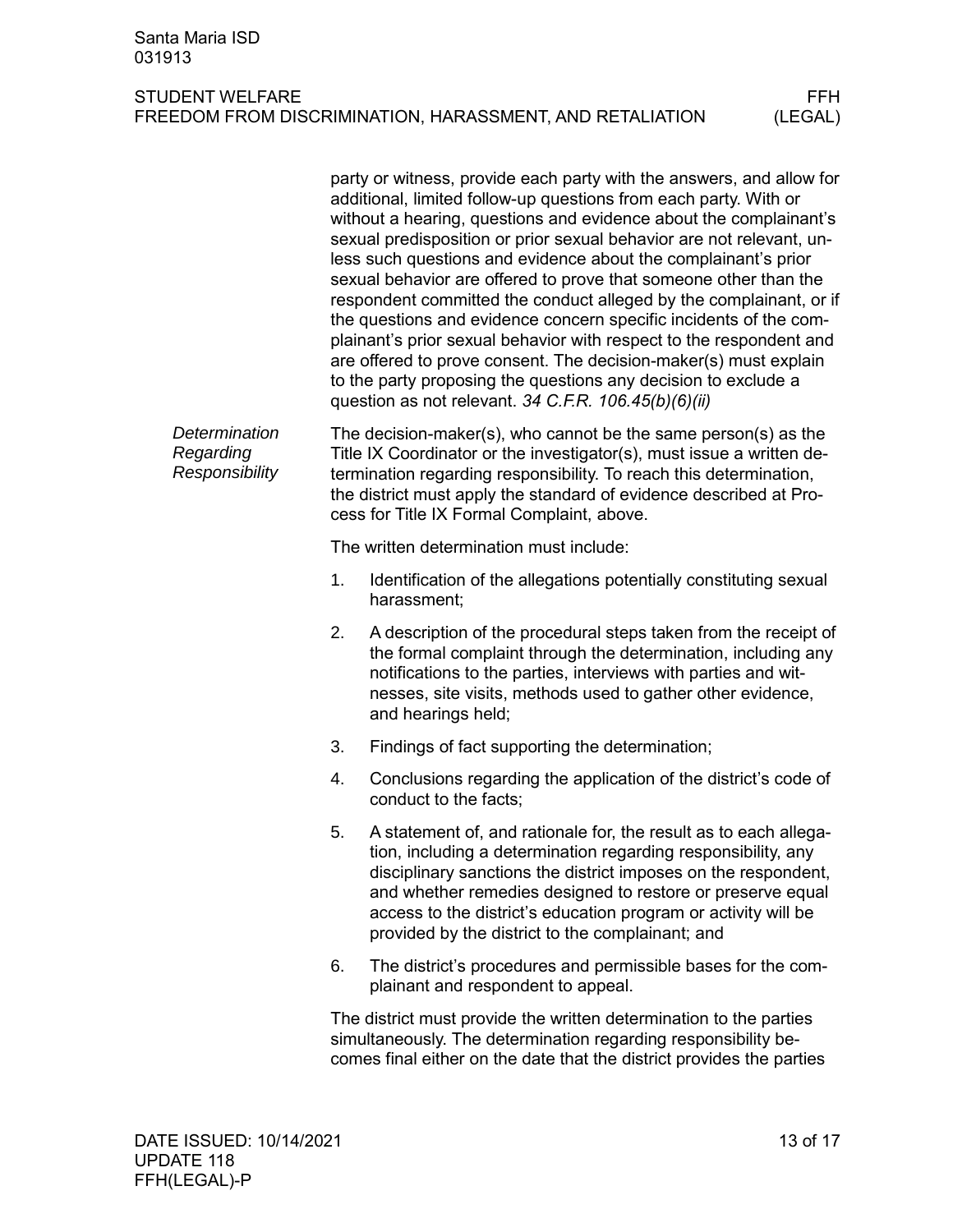|                               | with the written determination of the result of the appeal, if an ap-<br>peal is filed, or if an appeal is not filed, the date on which an appeal<br>would no longer be considered timely.                    |                                                                                                                                                                                                                                                         |  |  |
|-------------------------------|---------------------------------------------------------------------------------------------------------------------------------------------------------------------------------------------------------------|---------------------------------------------------------------------------------------------------------------------------------------------------------------------------------------------------------------------------------------------------------|--|--|
|                               | 34 C.F.R. 106.45(b)(7)(i)-(ii)                                                                                                                                                                                |                                                                                                                                                                                                                                                         |  |  |
| Implementation<br>of Remedies |                                                                                                                                                                                                               | The Title IX Coordinator is responsible for effective implementation<br>of any remedies. 34 C.F.R. 106.45(b)(7)(iv)                                                                                                                                     |  |  |
| Appeals                       | A district must offer both parties an appeal from a determination re-<br>garding responsibility, and from a district's dismissal of a formal<br>complaint or any allegations therein, on the following bases: |                                                                                                                                                                                                                                                         |  |  |
|                               | 1.                                                                                                                                                                                                            | Procedural irregularity that affected the outcome of the mat-<br>ter;                                                                                                                                                                                   |  |  |
|                               | 2.                                                                                                                                                                                                            | New evidence that was not reasonably available at the time<br>the determination regarding responsibility or dismissal was<br>made, that could affect the outcome of the matter; and                                                                     |  |  |
|                               | 3.                                                                                                                                                                                                            | The Title IX Coordinator, investigator(s), or decision-maker(s)<br>had a conflict of interest or bias for or against complainants or<br>respondents generally or the individual complainant or re-<br>spondent that affected the outcome of the matter. |  |  |
|                               | A district may offer an appeal equally to both parties on additional<br>bases.                                                                                                                                |                                                                                                                                                                                                                                                         |  |  |
|                               | As to all appeals, the district must:                                                                                                                                                                         |                                                                                                                                                                                                                                                         |  |  |
|                               | 1.                                                                                                                                                                                                            | Notify the other party in writing when an appeal is filed and<br>implement appeal procedures equally for both parties;                                                                                                                                  |  |  |
|                               | 2.                                                                                                                                                                                                            | Ensure that the decision-maker(s) for the appeal is not the<br>same person as the decision-maker(s) that reached the deter-<br>mination regarding responsibility or dismissal, the investiga-<br>tor(s), or the Title IX Coordinator;                   |  |  |
|                               | 3.                                                                                                                                                                                                            | Ensure that the decision-maker(s) for the appeal complies<br>with the standards in the Title IX regulations regarding conflict<br>of interest and bias [see Process for Formal Title IX Com-<br>plaint, item 3, above];                                 |  |  |
|                               | 4.                                                                                                                                                                                                            | Give both parties a reasonable, equal opportunity to submit a<br>written statement in support of, or challenging, the outcome;                                                                                                                          |  |  |
|                               | 5.                                                                                                                                                                                                            | Issue a written decision describing the result of the appeal<br>and the rationale for the result; and                                                                                                                                                   |  |  |
|                               | 6.                                                                                                                                                                                                            | Provide the written decision simultaneously to both parties.                                                                                                                                                                                            |  |  |
|                               | 34 C.F.R. 106.45(b)(8)                                                                                                                                                                                        |                                                                                                                                                                                                                                                         |  |  |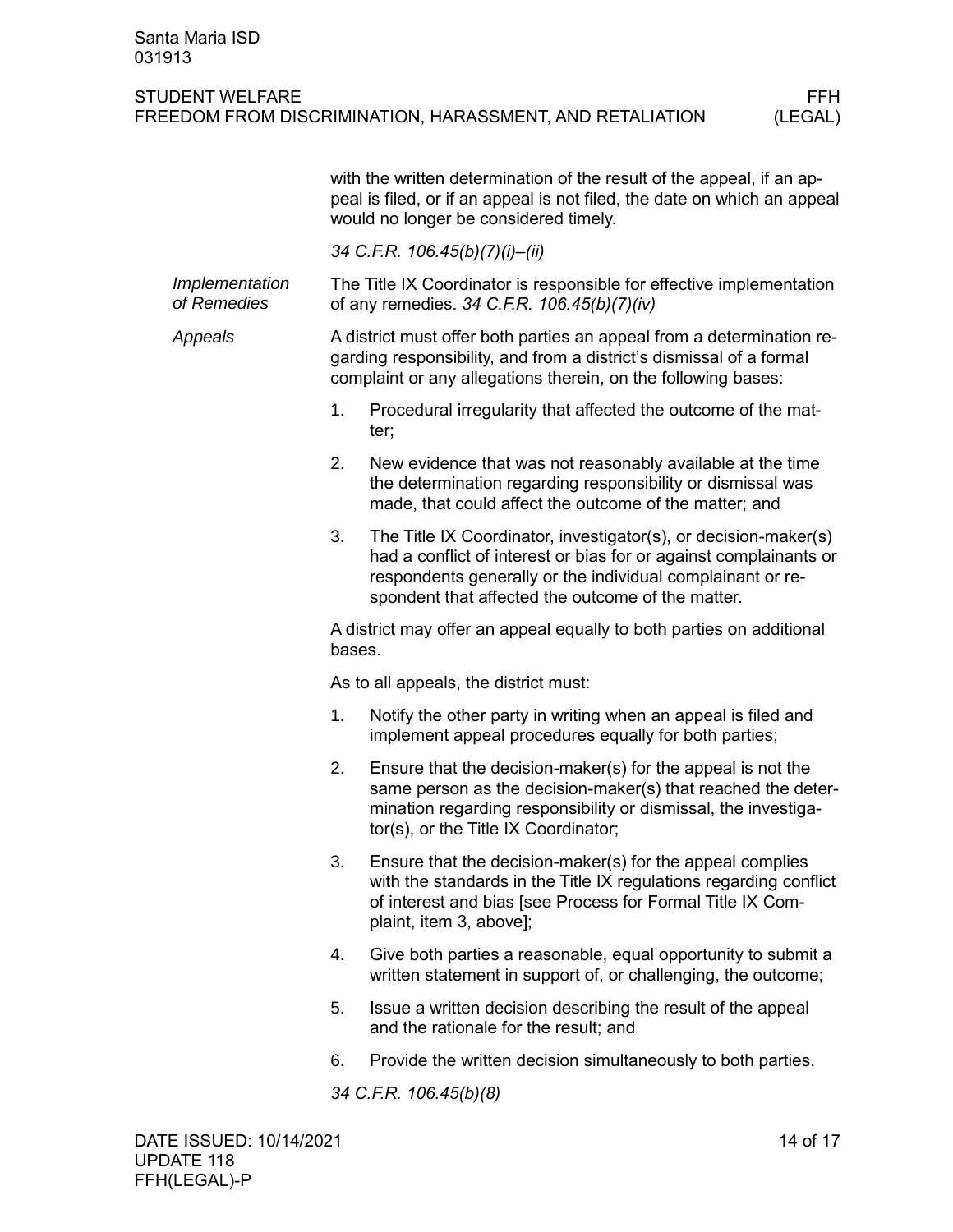<span id="page-14-0"></span>

| <b>Informal</b><br><b>Resolution</b> |    | A district may not require as a condition of enrollment or continuing<br>enrollment, or employment or continuing employment, or enjoy-<br>ment of any other right, waiver of the right to an investigation and<br>adjudication of formal complaints of sexual harassment consistent<br>with Title IX. Similarly, a district may not require the parties to par-<br>ticipate in an informal resolution process and may not offer an in-<br>formal resolution process unless a formal complaint is filed. How-<br>ever, at any time prior to reaching a determination regarding<br>responsibility the district may facilitate an informal resolution pro-<br>cess, such as mediation, that does not involve a full investigation<br>and adjudication, provided that the district: |                                                                                                                                                                                                                                                                                                                                                                                                                                                            |  |
|--------------------------------------|----|---------------------------------------------------------------------------------------------------------------------------------------------------------------------------------------------------------------------------------------------------------------------------------------------------------------------------------------------------------------------------------------------------------------------------------------------------------------------------------------------------------------------------------------------------------------------------------------------------------------------------------------------------------------------------------------------------------------------------------------------------------------------------------|------------------------------------------------------------------------------------------------------------------------------------------------------------------------------------------------------------------------------------------------------------------------------------------------------------------------------------------------------------------------------------------------------------------------------------------------------------|--|
|                                      | 1. |                                                                                                                                                                                                                                                                                                                                                                                                                                                                                                                                                                                                                                                                                                                                                                                 | Provides to the parties a written notice disclosing:                                                                                                                                                                                                                                                                                                                                                                                                       |  |
|                                      |    | a.                                                                                                                                                                                                                                                                                                                                                                                                                                                                                                                                                                                                                                                                                                                                                                              | The allegations;                                                                                                                                                                                                                                                                                                                                                                                                                                           |  |
|                                      |    | b.                                                                                                                                                                                                                                                                                                                                                                                                                                                                                                                                                                                                                                                                                                                                                                              | The requirements of the informal resolution process in-<br>cluding the circumstances under which it precludes the<br>parties from resuming a formal complaint arising from<br>the same allegations, provided, however, that at any<br>time prior to agreeing to a resolution, any party has the<br>right to withdraw from the informal resolution process<br>and resume the Title IX formal complaint process with<br>respect to the formal complaint; and |  |
|                                      |    | c.                                                                                                                                                                                                                                                                                                                                                                                                                                                                                                                                                                                                                                                                                                                                                                              | Any consequences resulting from participating in the in-<br>formal resolution process, including the records that will<br>be maintained or could be shared;                                                                                                                                                                                                                                                                                                |  |
|                                      | 2. |                                                                                                                                                                                                                                                                                                                                                                                                                                                                                                                                                                                                                                                                                                                                                                                 | Obtains the parties' voluntary, written consent to the informal<br>resolution process; and                                                                                                                                                                                                                                                                                                                                                                 |  |
|                                      | 3. | dent.                                                                                                                                                                                                                                                                                                                                                                                                                                                                                                                                                                                                                                                                                                                                                                           | Does not offer or facilitate an informal resolution process to<br>resolve allegations that an employee sexually harassed a stu-                                                                                                                                                                                                                                                                                                                            |  |
|                                      |    | 34 C.F.R. 106.45(b)(9)                                                                                                                                                                                                                                                                                                                                                                                                                                                                                                                                                                                                                                                                                                                                                          |                                                                                                                                                                                                                                                                                                                                                                                                                                                            |  |
| Recordkeeping                        |    |                                                                                                                                                                                                                                                                                                                                                                                                                                                                                                                                                                                                                                                                                                                                                                                 | A district must maintain for a period of seven years records of:                                                                                                                                                                                                                                                                                                                                                                                           |  |
|                                      | 1. |                                                                                                                                                                                                                                                                                                                                                                                                                                                                                                                                                                                                                                                                                                                                                                                 | Each sexual harassment investigation including any determi-<br>nation regarding responsibility, any disciplinary sanctions im-<br>posed on the respondent, and any remedies provided to the<br>complainant designed to restore or preserve equal access to<br>the district's education program or activity;                                                                                                                                                |  |
|                                      | 2. |                                                                                                                                                                                                                                                                                                                                                                                                                                                                                                                                                                                                                                                                                                                                                                                 | Any appeal and the result therefrom;                                                                                                                                                                                                                                                                                                                                                                                                                       |  |
|                                      | 3. |                                                                                                                                                                                                                                                                                                                                                                                                                                                                                                                                                                                                                                                                                                                                                                                 | Any informal resolution and the result therefrom; and                                                                                                                                                                                                                                                                                                                                                                                                      |  |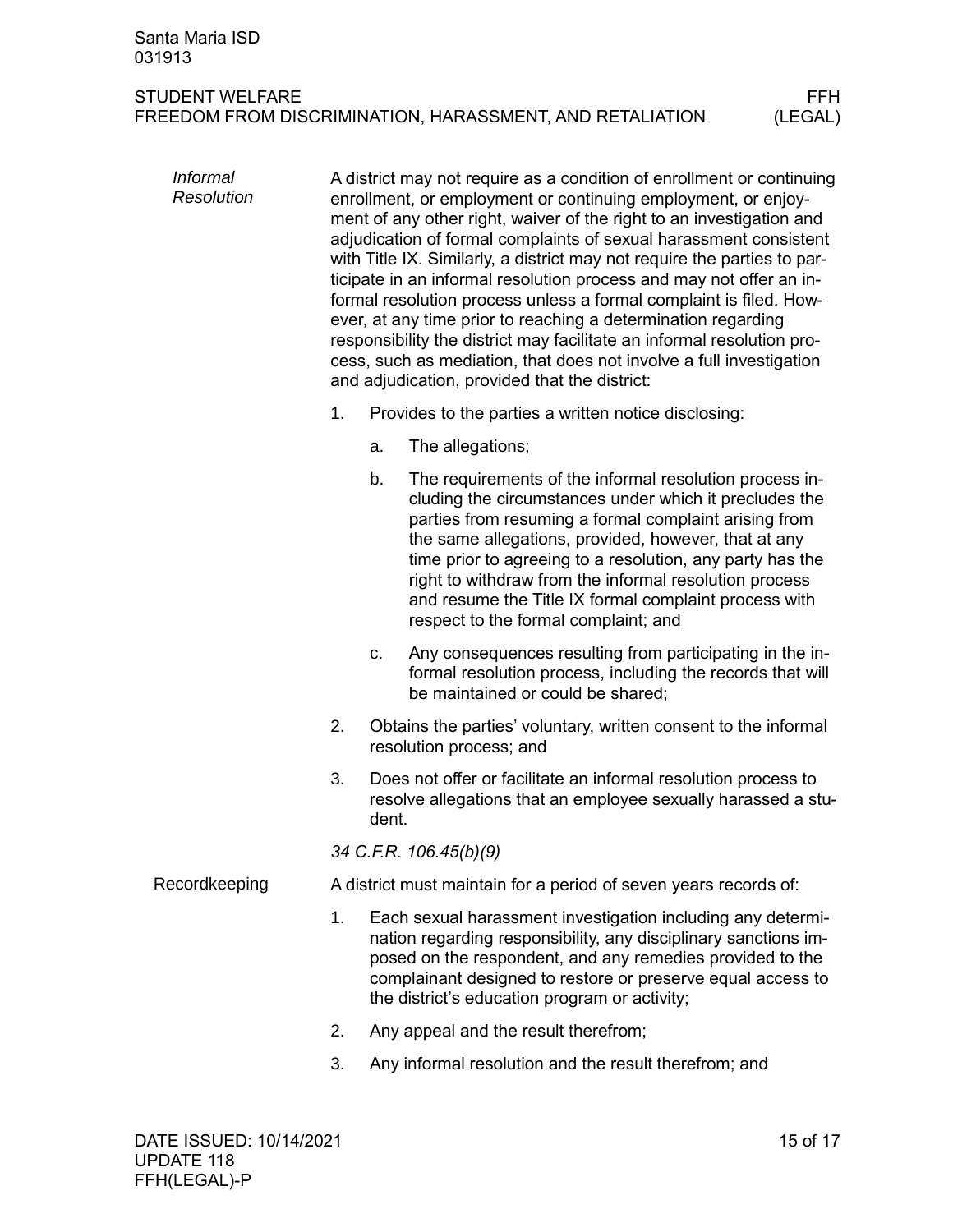<span id="page-15-0"></span>

|                           | 4.                                                                                                                                                                                                                                                                                                                                                                                                  | All materials used to train Title IX Coordinators, investigators,<br>decision-makers, and any person who facilitates an informal<br>resolution process. A district must make these training materi-<br>als publicly available on its website or if the district does not<br>maintain a website the district must make these materials<br>available upon request for inspection by members of the pub-<br>lic.                                                                                                                                                            |  |  |  |
|---------------------------|-----------------------------------------------------------------------------------------------------------------------------------------------------------------------------------------------------------------------------------------------------------------------------------------------------------------------------------------------------------------------------------------------------|--------------------------------------------------------------------------------------------------------------------------------------------------------------------------------------------------------------------------------------------------------------------------------------------------------------------------------------------------------------------------------------------------------------------------------------------------------------------------------------------------------------------------------------------------------------------------|--|--|--|
|                           |                                                                                                                                                                                                                                                                                                                                                                                                     | For each response required under Title IX Coordinator Response,<br>above, a district must create, and maintain for a period of seven<br>years, records of any actions, including any supportive measures,<br>taken in response to a report or formal complaint of sexual harass-<br>ment. In each instance, the district must document the basis for its<br>conclusion that its response was not deliberately indifferent, and<br>document that it has taken measures designed to restore or pre-<br>serve equal access to the district's education program or activity. |  |  |  |
|                           | If a district does not provide a complainant with supportive<br>measures, then the district must document the reasons why such a<br>response was not clearly unreasonable in light of the known cir-<br>cumstances. The documentation of certain bases or measures<br>does not limit the district in the future from providing additional ex-<br>planations or detailing additional measures taken. |                                                                                                                                                                                                                                                                                                                                                                                                                                                                                                                                                                          |  |  |  |
|                           |                                                                                                                                                                                                                                                                                                                                                                                                     | 34 C.F.R. 106.45(b)(10)                                                                                                                                                                                                                                                                                                                                                                                                                                                                                                                                                  |  |  |  |
| Retaliation<br>Prohibited |                                                                                                                                                                                                                                                                                                                                                                                                     | No district or other person may intimidate, threaten, coerce, or dis-<br>criminate against any individual for the purpose of interfering with<br>any right or privilege secured by Title IX, or because the individual<br>has made a report or complaint, testified, assisted, or participated<br>or refused to participate in any manner in an investigation, pro-<br>ceeding, or hearing under Title IX.                                                                                                                                                               |  |  |  |
|                           |                                                                                                                                                                                                                                                                                                                                                                                                     | Intimidation, threats, coercion, or discrimination, including charges<br>against an individual for code of conduct violations that do not in-<br>volve sex discrimination or sexual harassment, but arise out of the<br>same facts or circumstances as a report or complaint of sex dis-<br>crimination, or a report or formal complaint of sexual harassment,<br>for the purpose of interfering with any right or privilege secured by<br>Title IX, constitutes retaliation.                                                                                            |  |  |  |
|                           |                                                                                                                                                                                                                                                                                                                                                                                                     | Complaints alleging retaliation may be filed according to the Pro-<br>cess for Title IX Formal Complaint above.                                                                                                                                                                                                                                                                                                                                                                                                                                                          |  |  |  |
|                           |                                                                                                                                                                                                                                                                                                                                                                                                     | The exercise of rights protected under the First Amendment does<br>not constitute retaliation prohibited by Title IX.                                                                                                                                                                                                                                                                                                                                                                                                                                                    |  |  |  |
|                           |                                                                                                                                                                                                                                                                                                                                                                                                     | Charging an individual with a code of conduct violation for making<br>a materially false statement in bad faith in the course of a Title IX                                                                                                                                                                                                                                                                                                                                                                                                                              |  |  |  |